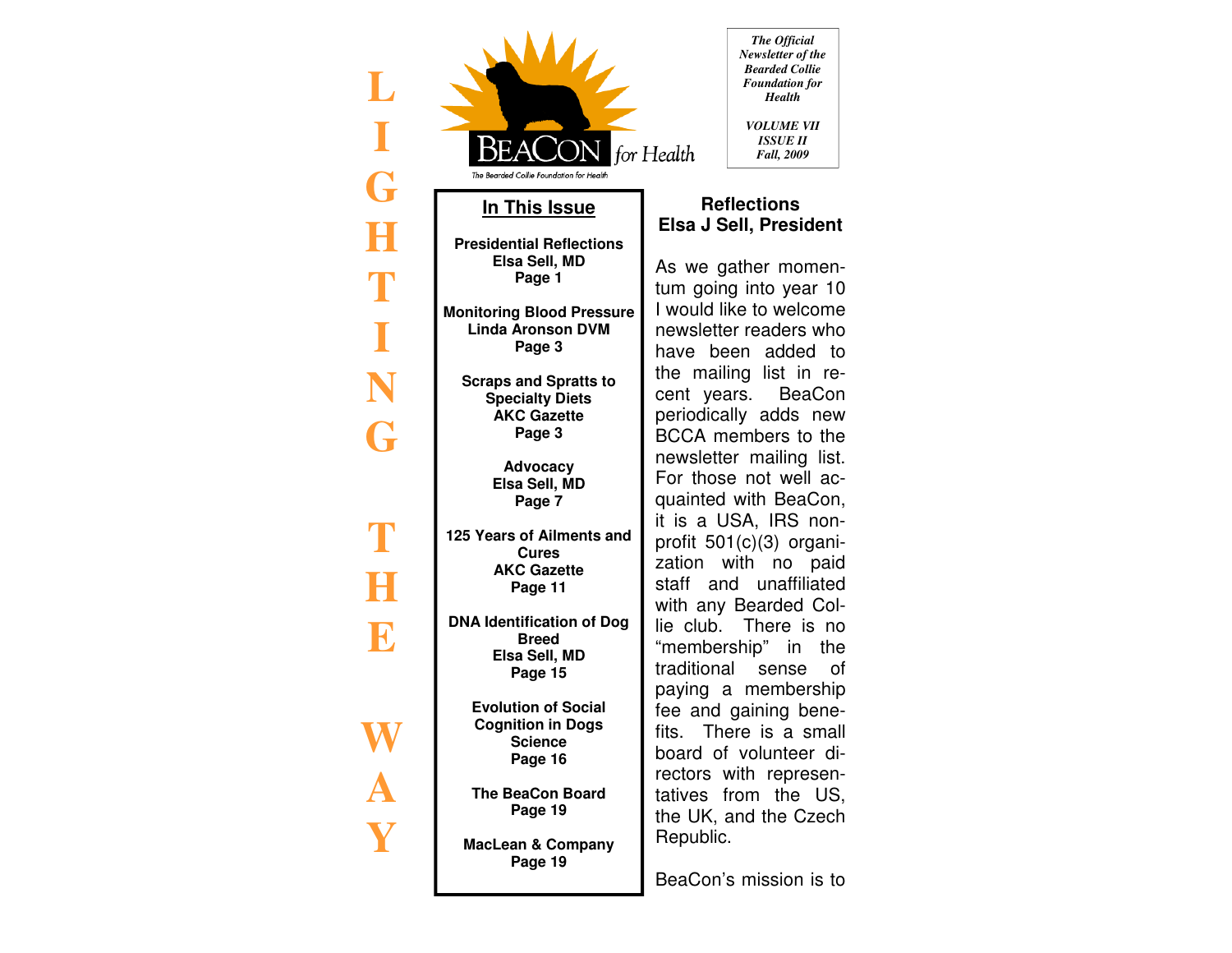advance understanding of health issues in the Bearded Collie by promoting education and research, and, maintaining an open health registry. The on-line open health registry is for all Bearded Collies with known parents and it is accessible to anyone who registers, whether or not they have a dog in the registry. There is a web site that contains both general and Beardie specific health information, and this newsletter, which is available in hard copy or by email. BeaCon supports research specific to or that will impact on Bearded Collies.

Now let's move on to the topics in this issue. Dogs have been in the news a lot lately, so I selected several articles along with several case reports and information about eye screening with CERF (USA program) that is available through on-line registries (CERF and OFA).

In January update reminders for the open health registry are sent out. The reminders go to anyone with a live dog in the registry who has been in contact in the last 5 years; those dogs entered or up-

dated in the previous 6 months do not receive a reminder. Most reminders are sent by email – the rest by<br>mail (and many of these are<br>to Europe and the UK) which<br>is costly. Remember to update your dog's information as "unchanged" in the update<br>field if nothing has changed –<br>rather than not doing any up date. Why? It provides current status information which

in turn gives a more accurate<br>picture of what is happening.<br>You may update at any time<br>– the log in page is:<br>www.beaconforhealth.org/ sqlweb If you have forgotten your username and password, there is a new link on

word, there is a new link on<br>the log in page that you can<br>click for automated receipt of<br>the information.<br>Anyone can use the on-line<br>search or report functions to<br>study the registry information<br>of dogs that are in the publ tion either because the coowner consent hasn't yet<br>been received or because<br>the owner wanted the infor mation private (yet still available for preparation of the yearly cumulative reports).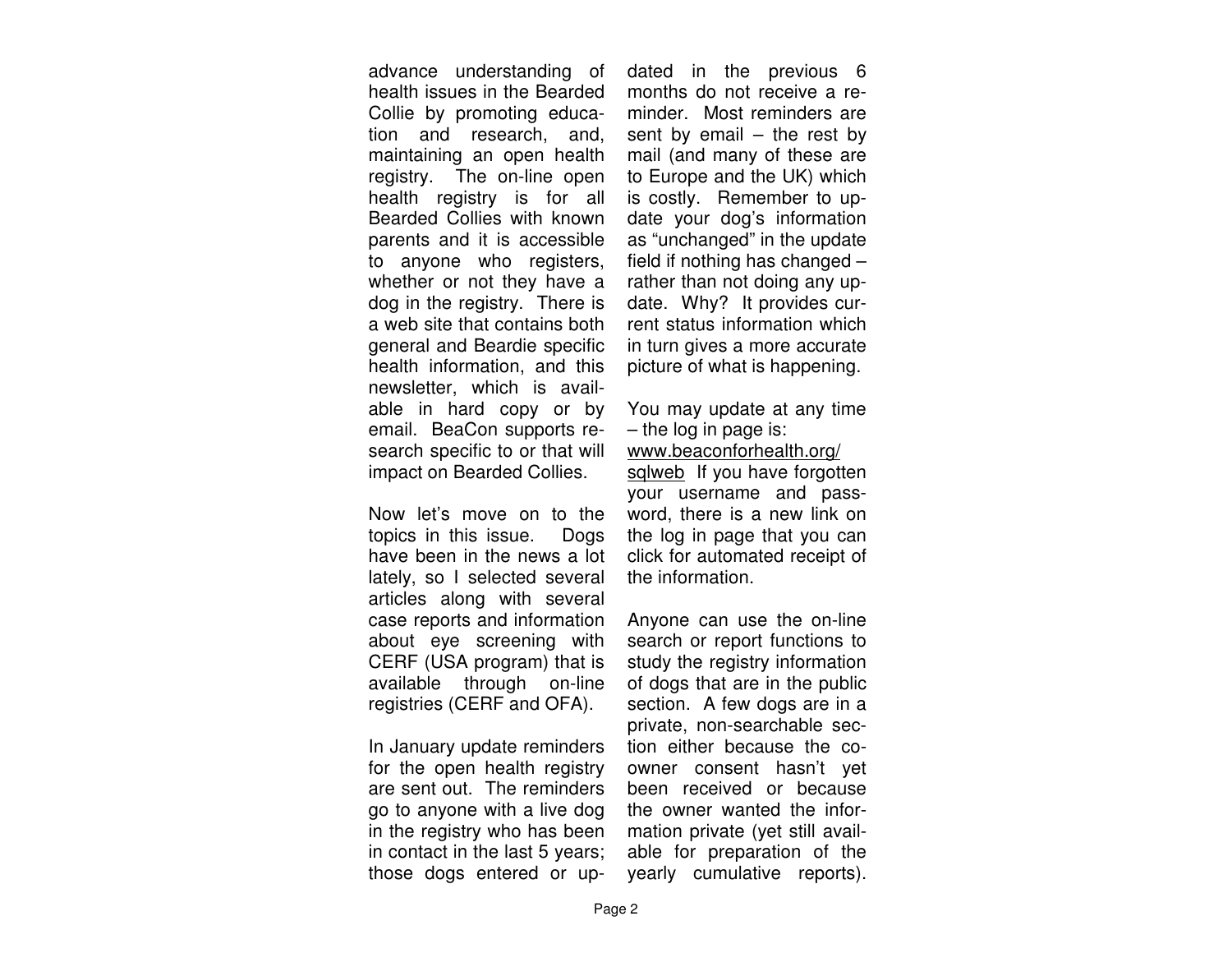The yearly report becomes available late February. The report has been translated into Czech the last 2 years and a German translation of last year's report should be available later this fall.

### ++++++

### **Monitoring Blood Pressure** Linda Aronson DVM

When we go and see our doctors one of the first things that happens is that they measure our blood pressure. If it is so important for us, how come it's by no mean routine at the veterinarian's office? The answer is it is, and more and more vets are including routine monitoring of blood pressure as part of their wellness check up particularly for senior animals. It can allow for early diagnosis of several conditions most notably Cushing's disease, chronic renal failure, heart disease and some adrenal tumors. Early detection can change the course of illnesses and produce more favorable outcomes. For example stroke – bleeding in the brain - may be avoided. One reason that veterinarians have not leapt

to measure blood pressure is because of the so called white coat effect. Stressed animals will naturally have higher blood pressure in the hospital setting than in the home. One way to avoid this is to send the owner home with a blood pressure monitor to confirm or refute findings in the hospital. Certainly reading blood pressure is less invasive and cheaper than collecting blood and urine, and can alert us to which patients would benefit from this.

### ++++++

This article first appeared in the September, 2009 AKC GAZETTE and is reprinted with permission. To subscribe to the GAZETTE please go to: www.akc.org/pubs/index.cfm.

### **Scraps and Spratts to Specialty Diets**

He was a lightning rod of inspiration. Or, at least, a lightning-rod salesman. James Spratt was a Cincinnatiraised electrician selling lightning conductors in London when, one day in 1860, he found himself at the ship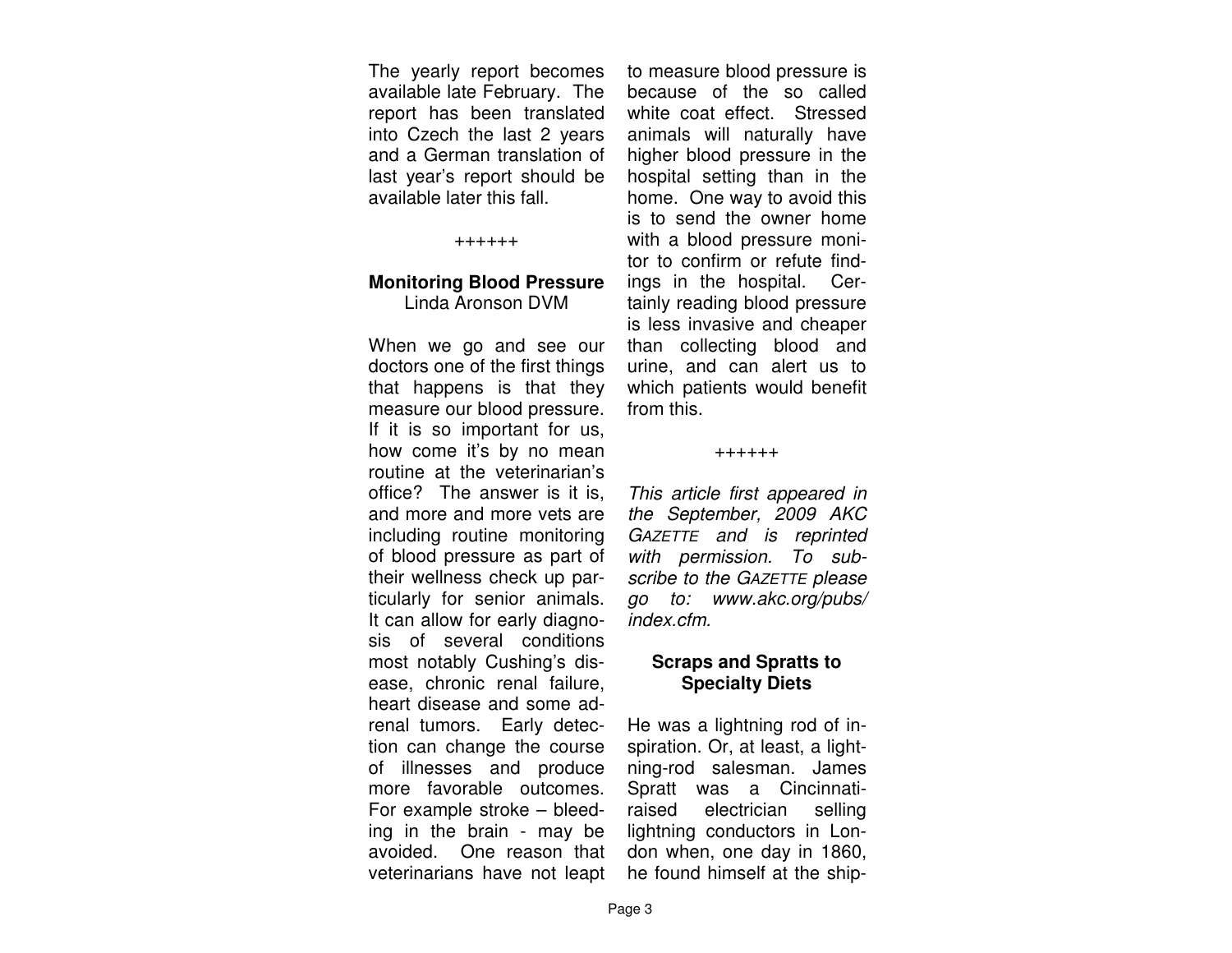yards watching stray dogs jump upon discarded ship biscuits. Offered some for his own dog, he declined, feeling his dog deserved better.

### James Spratt Would Serve No Fat

 Actually, he probably served plenty of fat. Like most dog owners of the day, Spratt likely fed his dog a mix of table scraps and perhaps some castoffs from the butcher. Throughout history, dogs have scavenged off the discards of human meals. Country dogs could live off the land to a large extent, but city dogs became almost totally dependent on what their human owners offered. When there weren't enough scraps, some families baked up a batch of cornbread.

Seeing the niche for something tasty and nutritious, yet convenient, Spratt cooked up the first "Spratts Patent Meat Fibrine Dog Cakes" made of wheat meal, vegetables, beetroot, and meat. His meat ingredients remain a mystery, but were probably not, as his first billboard ads suggested, bison hunted by American Indians.

Bison meat or mystery meat, the idea caught on, first with country gentlemen feeding their sporting dogs. By the 1890s, dogs from every walk of life were eating Spratts Cakes, and the Spratt name was on dog products from soaps and medicines to portable kennels. Spratt's best known employee, and one of his first, was Charles Cruft, of Crufts dog-show fame, who started as an apprentice office boy and quickly advanced to manage the company's show-dog department. It was by meeting so many show-dog owners that Cruft found himself in a position to leave Spratts and make a name for himself holding premier dog shows.

### No Bones About It

 Spratt monopolized the dogfood market for almost 50 years, until 1908 when the F.H. Bennett Biscuit Company introduced Milk-Bone dog biscuits, among a host of other cracker products. Bennett, a health enthusiast, concentrated on making his dog bones especially nourishing by including meat, cereals, milk and food minerals fortified in liver oil, wheat germ, and irradiated yeast to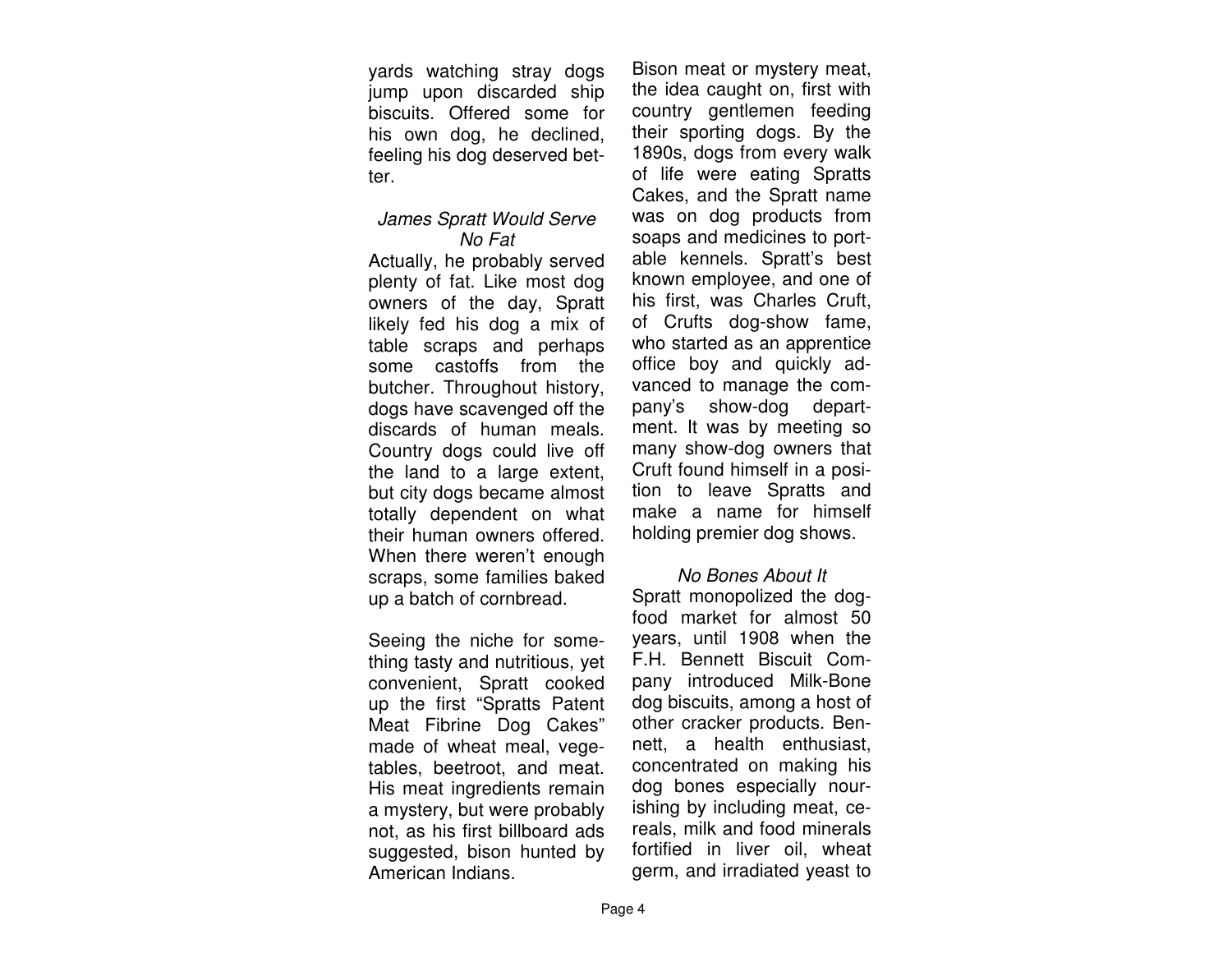provide essential vitamins. He made them hard, reasoning it was healthy for dogs to chew. And his final touch? Forming them in the shape of a bone. Who could resist? Until 1922 consumers had the stultifying choice of two dog foods, Spratts or Milk-Bone. Unfortunately, neither had a long shelf life, and were apt to grow mold or see their fat content go rancid.

Opening A Can Of … Everything changed in 1922, when P.M. Chappel, a horse dealer with connections in the packing industry, sold canned horsemeat under the name Ken-L-Ration. Chappel had sold canned horsemeat in Europe, but he was unprepared for the resistance of Americans to the use of horses as food. Eventually the lure of convenience won out, and the food became so popular that Chappel tried raising great herds of his own horses for meat. That strategy backfired, leaving the company in financial straits until they began also producing kibbled dog food and recommending that owners mix canned and dry—a recommendation that

persists today.

Then came the Depression. Curiously, canned and dry dog foods flourished during the Depression, with more than 200 brands of canned food alone. Of course, they were all made at about six plants, with different labels slapped on the same food. It was World War II that spelled the temporary demise of canned foods, because tin became too sought after to use for dog food. Before the war, canned food ruled the market, but afterwards dry food surged ahead.

### Health Food

Dog owners wanted not only convenient food, but healthy food. In 1925, Clarence Gaines was one of the first to capitalize on that desire. Gaines had 20 Pointers and was working for his father, who owned a flour and feed mixer mill. He developed a recipe to feed his own dogs, and was soon selling it as Gaines Dog Meal.

Gaines may have been the first to realize the importance of promoting the nutrition of his food, declaring it was "100 percent complete and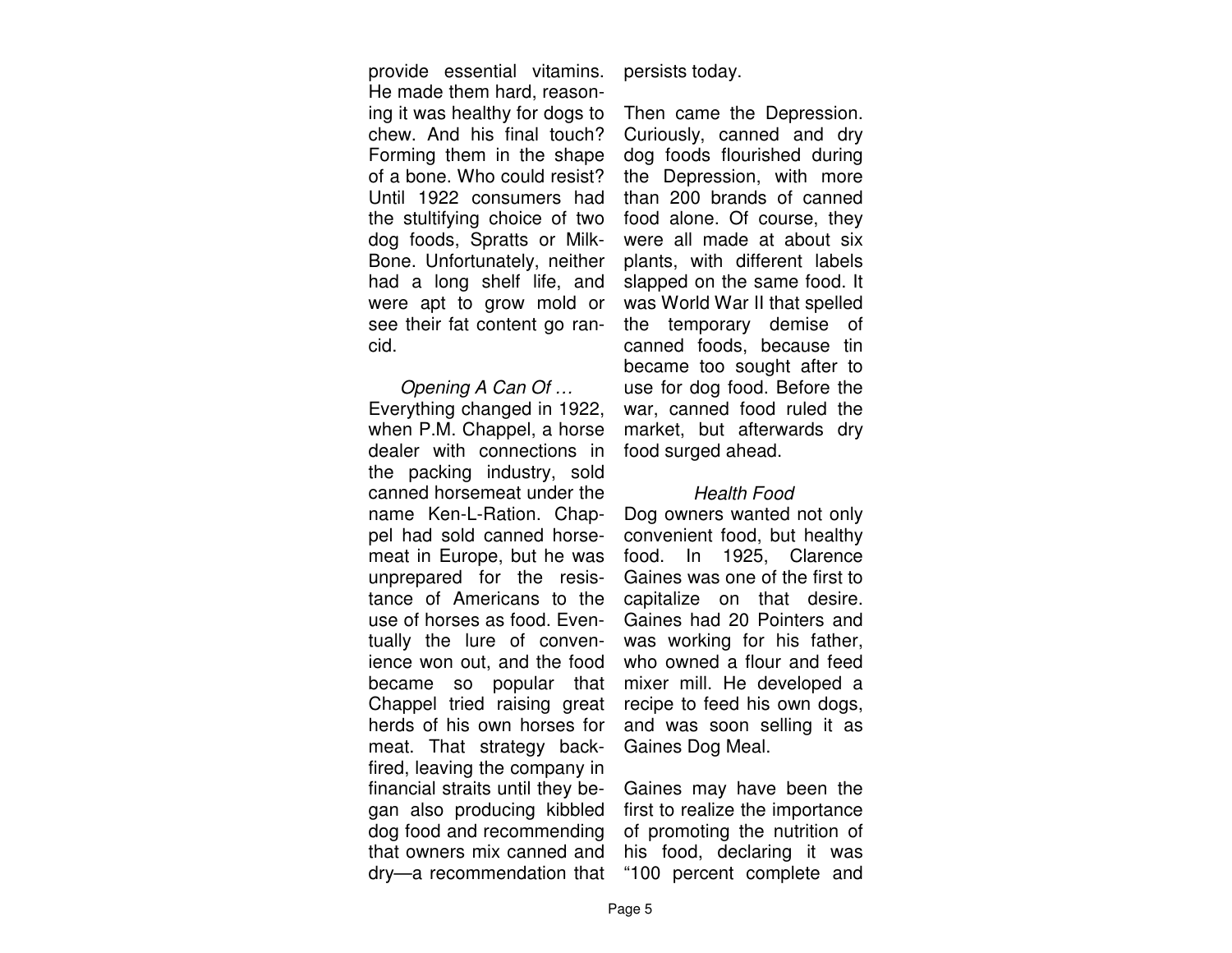balanced nutrition." He further promoted the health angle by competing with his own Gaines-fed Pointers at field trials across the country.

 He was followed by veterinarian and breeder Leon Whitney, who was the first to base his formulation on scientific research. His food, Bal-O-Ration, was eventually sold to Quaker Oats. The real innovation in dog veterinary diets didn't occur until 1948, however, when Dr. Mark Morris developed special diets for dogs with heart and kidney disease. He founded both Hill's and Science Prescription Diet, and the Morris Animal Foundation.

### Expanded Market

 A major dog-food innovation occurred in 1957, when Ralston Purina developed a new type of dog food, called expanded food. Unlike biscuit kibble, which was baked and then broken up, expanded food is extruded, shaped, coated with fat, then cooked. Almost all dry food today is of the expanded type.

innovations: semi-moist foods, led by Gaines Burgers, and the treat market, led by Hartz, both of which are still strong market leaders.

 In the 1980s, premium and specialty foods hit the market, with formulas aimed at dogs of specific age groups. This has now morphed into foods aimed at different breeds and sizes.

The last decade has seen yet another change in the dog-food world: the emergence of the small specialty food companies, often selling "natural" wholesome foods made of premium humangrade ingredients, or of frozen, vacuum packed, or freeze-dried raw-food products. As everything comes full circle, there's even a greater emphasis on homeprepared foods. If only they could package them …

Caroline Coile is the author of more than 30 books about dogs, and is a two-time winner of the Dog Writers Association of America Canine Health Foundation award.

The 1960s saw two more

Sidebars: Label Me Dog Food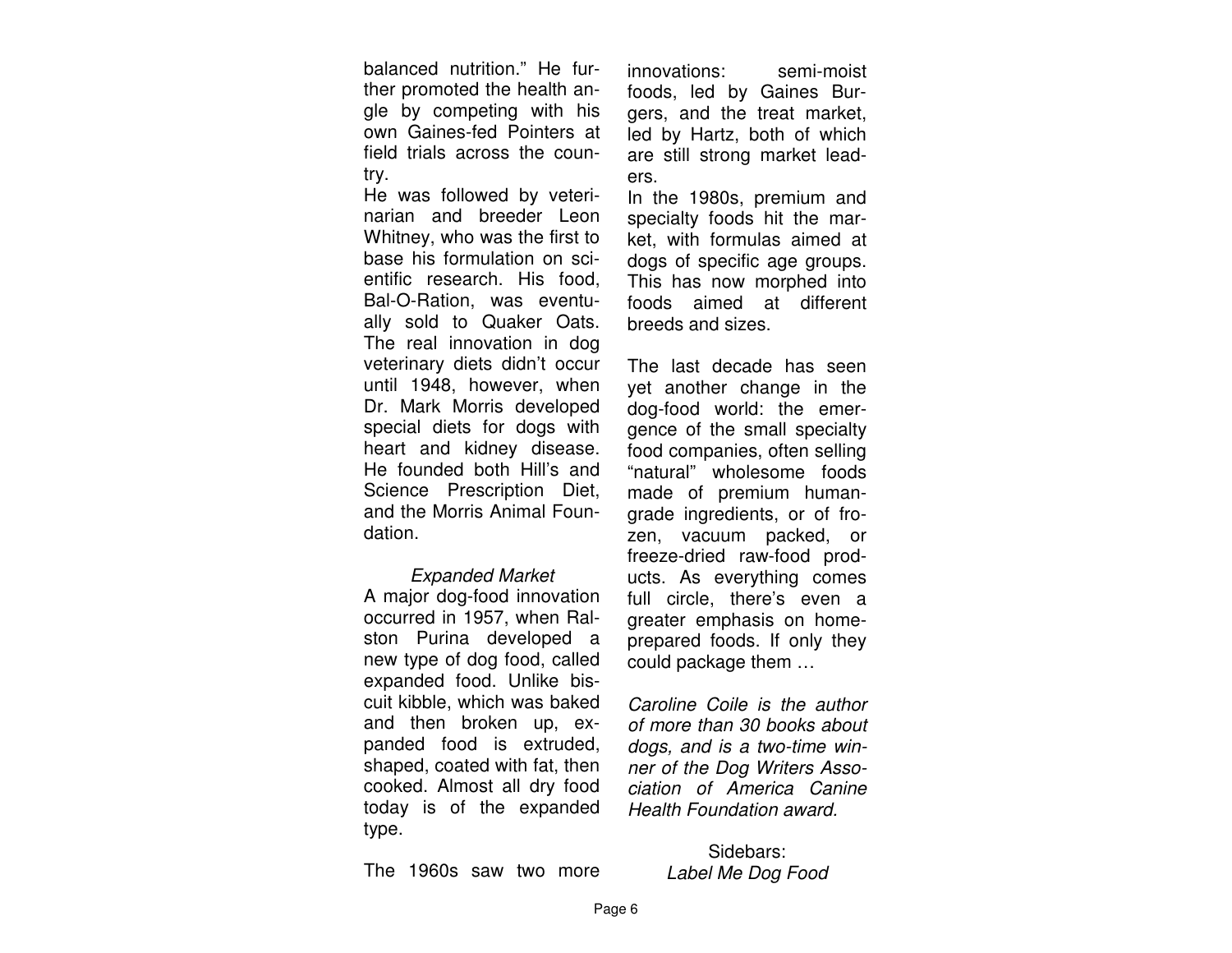Dog-food labels did their part to advance their products, and in some cases, dog welfare. Some early labels carried this plea: "Help us stop the maiming and killing of dogs by hit-and-run drivers." It's said this effort helped pass new laws in some states.

The Association of American Feed Control Officials (AAFCO) was formed in 1909 to oversee labeling on animal foods. The mandatory information on packaging that we see today is similar to that required in the 1930s.

### The 2007 Pet-Food Recall

Consumer confidence in dog food was shaken in 2007 when contamination resulted in the deaths of hundreds of pets from kidney failure. Veterinary pathologists now believe it wasn't the first time. In 2004 pet foods sickened more than 6,000 dogs in Asia. Again, the cause was kidney failure.

Fungal toxins, which have caused smaller deadly outbreaks throughout the years, were initially blamed in both cases, but necropsies re-

vealed insoluble crystals in the kidneys. The culprit in the 2007 event was traced to wheat flour from China that had the industrial chemical melamine added to it to make it appear higher in protein. It also had cyanuric acid in it. Melamine, while not nutritious, is not deadly. But when it combines with<br>cyanuric acid, a byproduct of<br>melamine manufacture, it<br>forms deadly crystals in the<br>kidneys. North American petfood manufacturers unknowingly bought the adulterated ingly bought the adulterated<br>wheat and used it in their<br>foods. The 2004 outbreak<br>was traced to ingredients<br>from Thailand. Researchers<br>believe these are the only<br>two incidents of this type.<br>+++++++

# **Advocacy Elsa Sell, MD**

The two Beardies whose health problems are described below belonged to one owner who agreed that<br>their stories could be told as<br>encouragement to be the<br>best advocate that you can<br>be. (Told in the first person).

**Case 1.** G's AIHA was origi-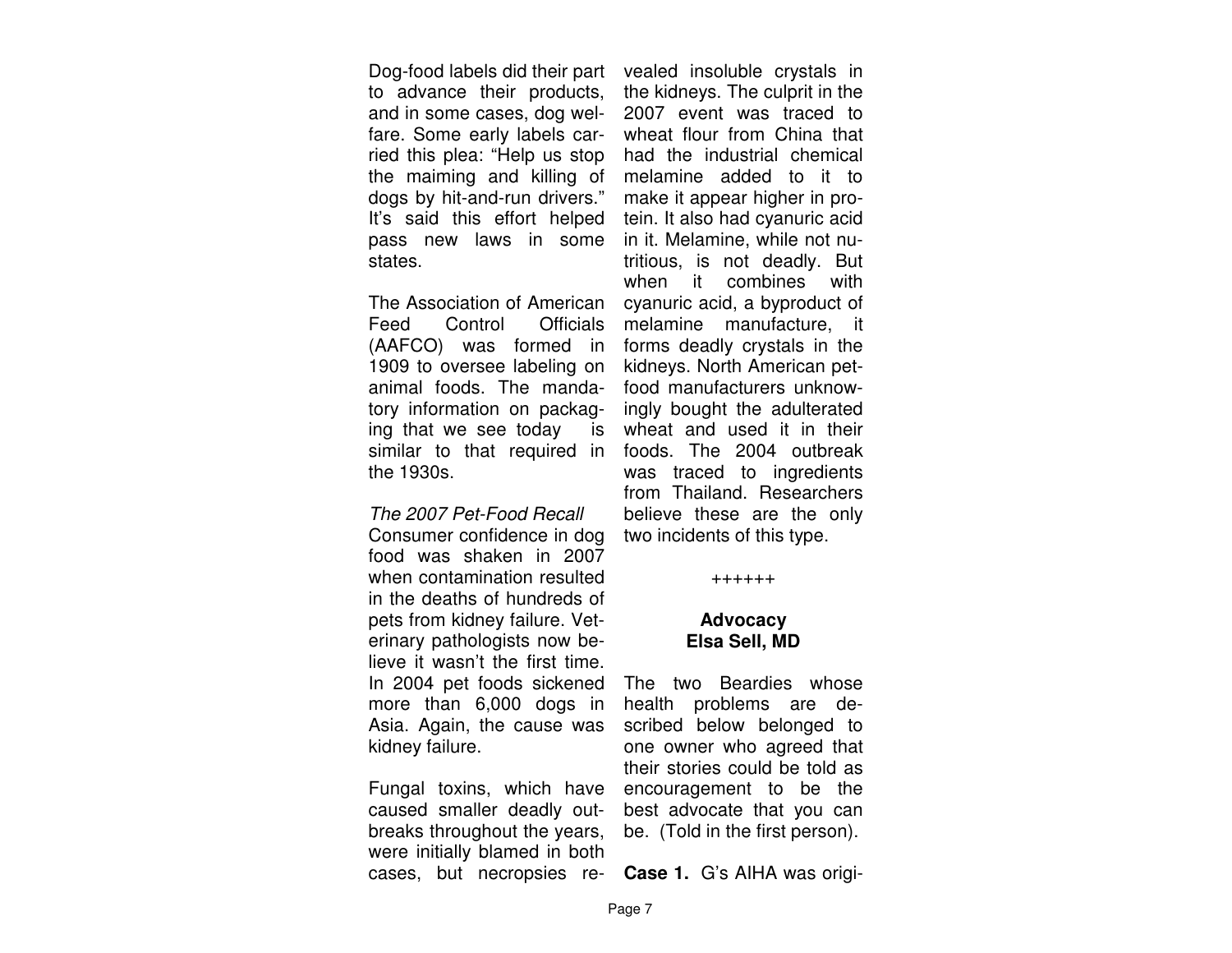nally set off by predisposition, hormones (her first season August 2007) and Advantix for suspected mites, book-ending her season two weeks either side. The first very small signs were mid October with split second pauses that looked like she didn't know where she was when she was excited; I mean so small I didn't know if what I was seeing was in my imagination or not. These pauses, or as I was later to realize, lack of oxygen or dizzy spells, gradually increased in time and frequency over the next six weeks until the pauses were for a full second or so.

Approx 20<sup>th</sup> November I took her to the first vet, who told me there was nothing wrong with her although her gums were pale and only occasionally coral pink; he convinced me that she probably had very mild epilepsy and that it was OK for her to have her 16 month booster. Ten days later and late in the day she collapsed before my eyes. I spent the next hours on the phone with one of her breeders and going through the diseases on the BeaCon site until I came across AIHA. I rushed her to my old vet's practice the next morning and although the vet working that morning disagreed with me, I demanded she take blood so I had an idea if this was AIHA. The hematocrit was 14% (37- 55% normal range) but she was still walking and wagging her tail.

The other lab results did not come back for two more days. I went in to have more blood drawn for a Coombs test and asked for a referral to a Specialist. I was given a referral but could not get in for two days; they in turn referred me to a different specialist and luckily I got an appointment the same day. Some lab work came as I was driving to the specialist – there were no no reticulocytes. She had a multitude of tests that day; all clear except for the bone marrow aspirate, the blood test, and the uninalysis. She had a packed blood cell transfusion soon after the tests were back. The diagnosis was non-regenerative autoimmune hemolytic anemia (AIHA).

Treatments included predni-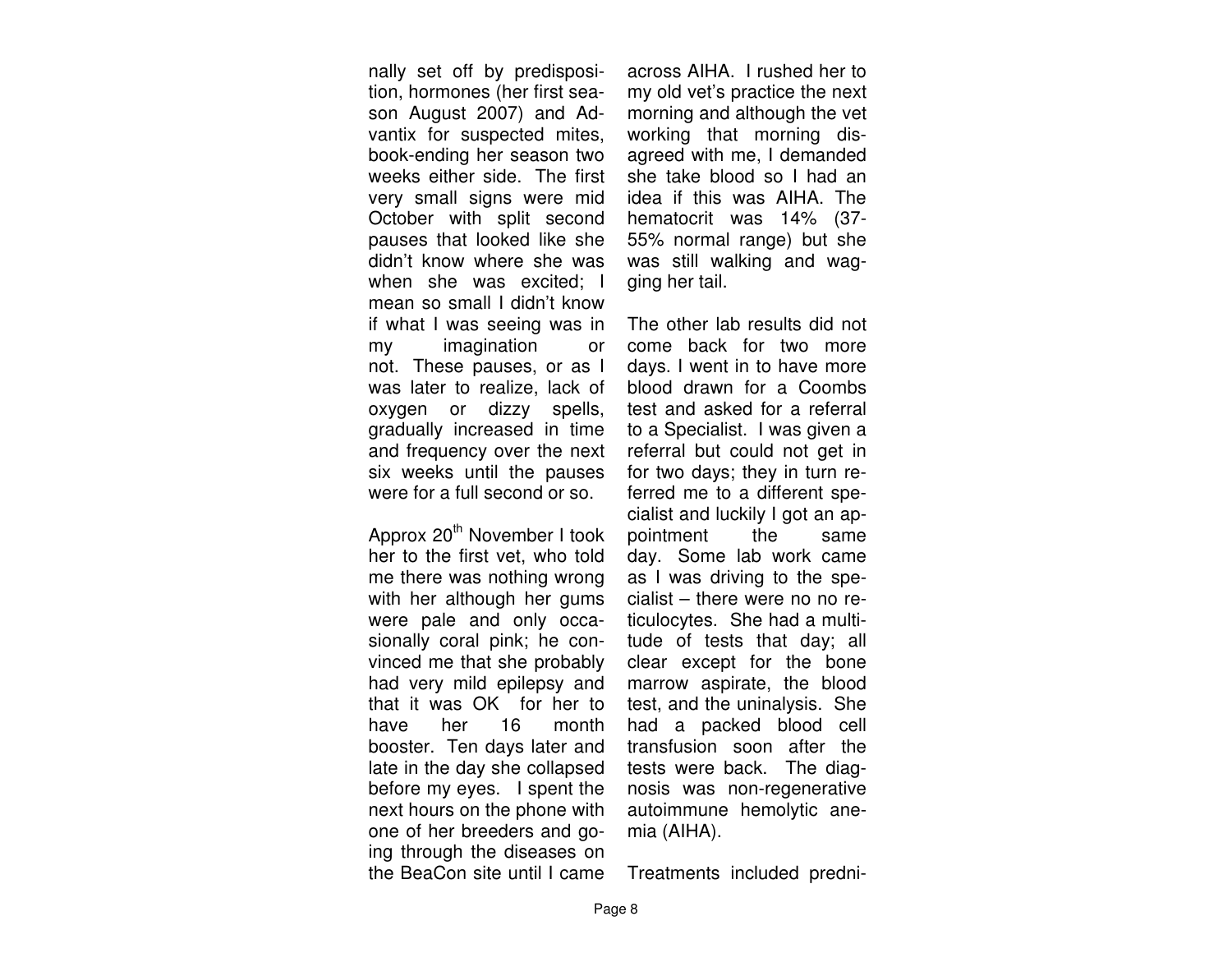sone (1 mg/kg every 12 hrs) for the AIHA and antibiotics when eventually a UTI detected initially was found upon review of lab work. The hematocrit increased from the intital 14% to 32% by week 3 and 40% by week five. Although gradual reduction in prednisone dose began at 3 weeks, there was little change between 5-9 weeks, and that was thought to contribute to iatrogenic Cushing's disease. Signs of the latter were cost loss, enlarged liver, muscle wasting, and grey skin. Once the prednisone was down to 10 mg/day, Cushing's began to remit.

She was thought to be in AIHA remission 27 weeks after treatment started. However in an effort to keep her well I had her spayed just days after her  $2<sup>nd</sup>$  birthday. Six weeks later the AIHA was back but the vet who did the op said her horns looked like she was not far off coming back into season; so predisposition, hormones and the op seemed to have set it off the 2<sup>nd</sup> time. The specialist would not help me again

marrow biopsy done. Jean Dodds and Jo Tucker said no and I agreed. Jean & CIMDA helped us through the 2<sup>nd</sup> illness but she will remain on a low every other day dose of Pred to try to keep this at bay.

 I and the breeders know of a bitch on the dam's side who had Addison's. Also in her dam's lines there was a bitch of their own breeding who has a litter brother that is the sire of an Addisonian dog. There is also another dog in her lines who has thrown an Addison's pup and there are rumoured to be more. So there is a family history of autoimmune disease.

Think of how you would have reacted at each of the decision points. Could You Be This Strong An Advocate For Your Bearded Collie? Be prepared with information and be firmly yet politely persuasive.

unless I had another bone did not clear the infection **Case 2.** M's Addison's seems to have been set off by a sequence of events. First he had infected anal glands. Second he had five weeks of antibiotics which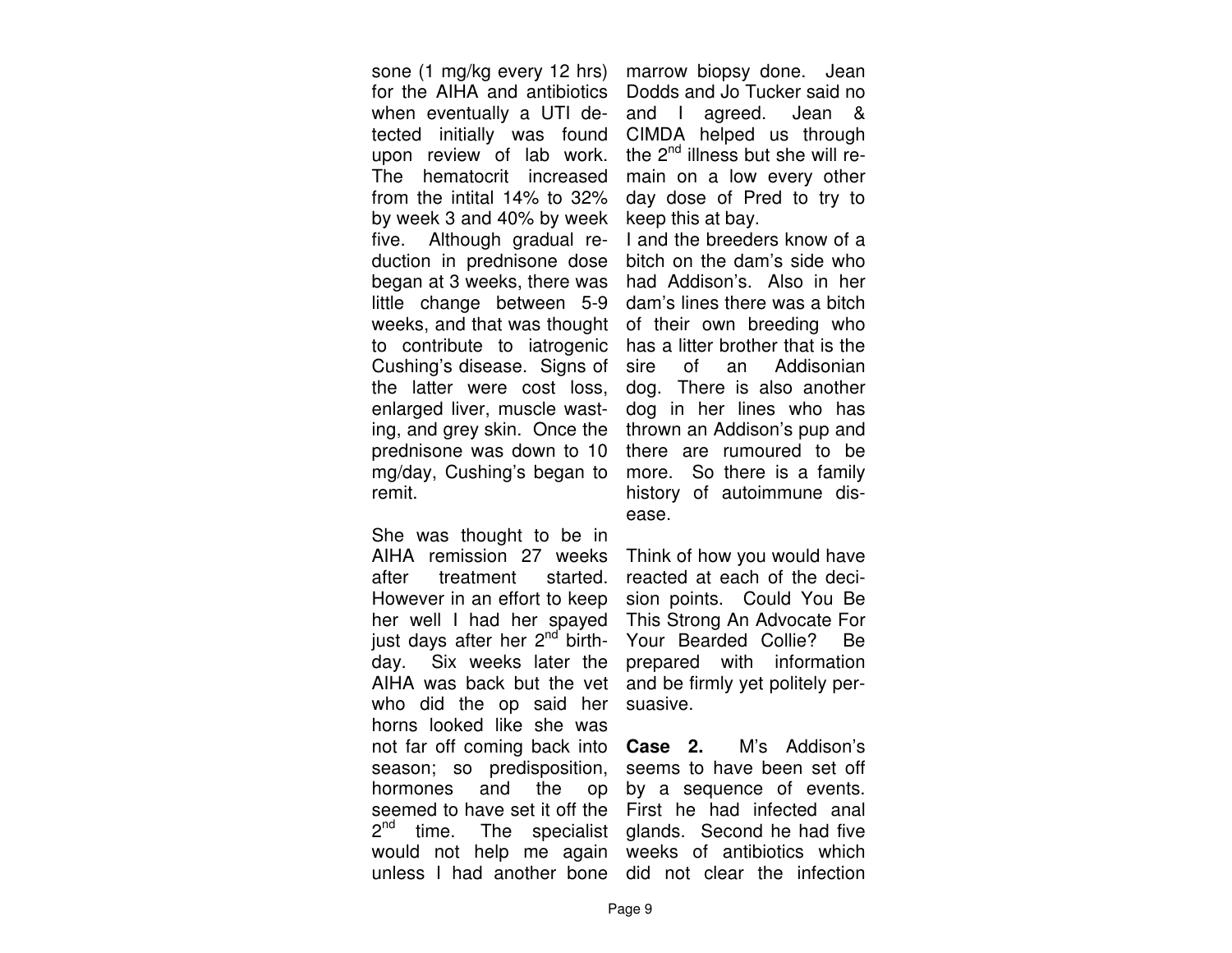and one of the antibiotics is new and a step up from Clavulox. Then he had an operation to remove the anal glands preceded by in house blood work which the vet told me showed only a slightly elevated hematocrit (51%). I should have requested a copy as it probably would have suggested Addison's. Sunday Sept 7, and just over two weeks after the op he started skipping meals, his gums were a vivid pink due to dehydration, he was getting progressively more lethargic and had very little strength in his hind legs. The local vet did in house bloods Wednesday Sept 9, and told me everything was in range. We started him on another round of antibiotics the following day as all he came up with was a urine infection and possibly that he had degenerative acl damage. By Friday he was not eating at all, Saturday morning he vomited his antibiotics.

Luckily I got in to see the vet who was on call the night G had relapsed with AIHA (this vet listens to me). We went back through the bloods from Wednesday, the

creatinine was elevated other values indicated kidney involvement. She thought pancreatitis. I said "No" as I have dealt with this with another dog. She continued through the results and read out high Potassium. guessed Addison's, she checked her references and agreed. I left him at the vets, went home and found and emailed back to the vet Linda Aronson's updated Addison's paper. He had more blood taken (the ACTH stimulation test) and he was put on a drip with sodium in it to flush the potassium quickly. He was on a drip for the next 24 hours at maintenance levels.

Currently he is on 0.3mg Florinef every 12 hours and a small amount of pred. Time will tell how effective this is and I may change him over to Percorten-V if it proves hard to manage with the Florinef. It's early yet but he seems so much better than he has for some weeks, has strength in his back legs, can run, bounce etc with no sign of degenerative acl damage what-so-ever. He comes from a different kennel than G and is related to several other dogs with Addison's. I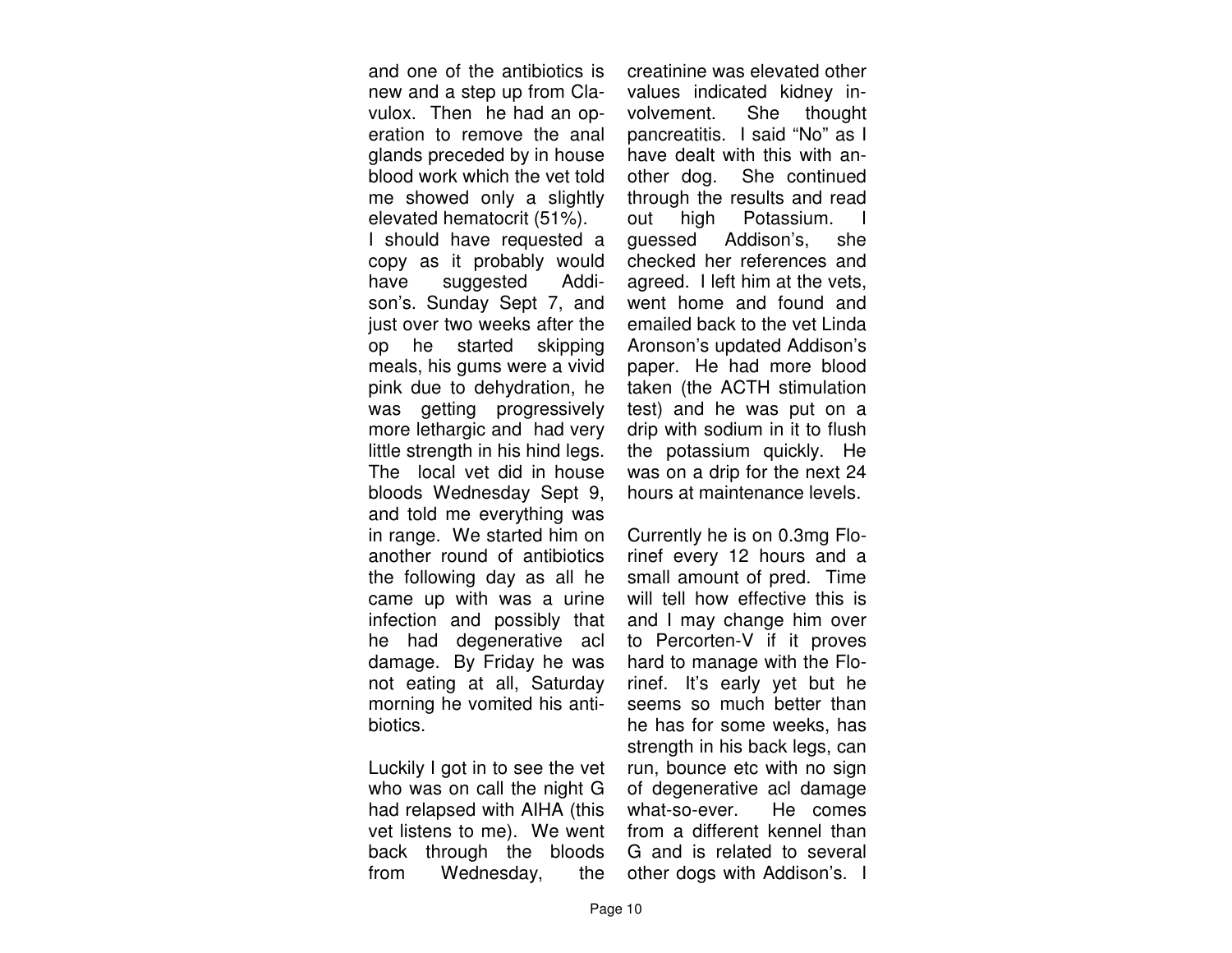have let them know about his diagnosis.

++++++

This article first appeared in the September, 2009 AKC GAZETTE and is reprinted with permission. To subscribe to the GAZETTE please go to: www.akc.org/pubs/index.cfm.

## **125 Years of Ailments and Cures**

Eighteen eighty-four was a pivotal year. Besides marking the genesis of the American Kennel Club, it was also the year the rabies vaccine was invented. Though producing a vaccine may not seem significant now, 125 years ago a bite from a rabid dog meant certain death. Most people in those days had a justified fear of dogs. The breakthrough vaccine was used in a young boy who was mauled by a rabid dog. Despite horrible wounds and the rabies, the boy survived. The vaccine, prepared by Louis Pasteur, was strictly an innovation for humans. It took another 50 years before the first commercial rabies vaccine for

dogs became available.

Today Americans take rabies vaccines for granted. If we are bitten by a dog, it's generally not a big deal. The story in developing countries is quite different—rabies is still a significant cause of death due to unvaccinated dogs. To put it in perspective, the World Health Organization reports that one in 10 stray dogs in Bangkok is infected with rabies.

Another viral disease, distemper, was rampant at the turn of the 20th century. Described in 1905 by a French veterinarian, it got its name from Old French and means "to disturb," referring to the seizures triggered by the virus.

At this time, treatments for the disease were just as hard on dogs as the infection itself. In one instance, dogs believed to have contracted distemper were given injections of turpentine under their skin. The theory was that the foreign chemical stimulated the dogs' immune systems to pump out white blood cells, which attacked the virus. The sterile abscess formed by the turpentine eventually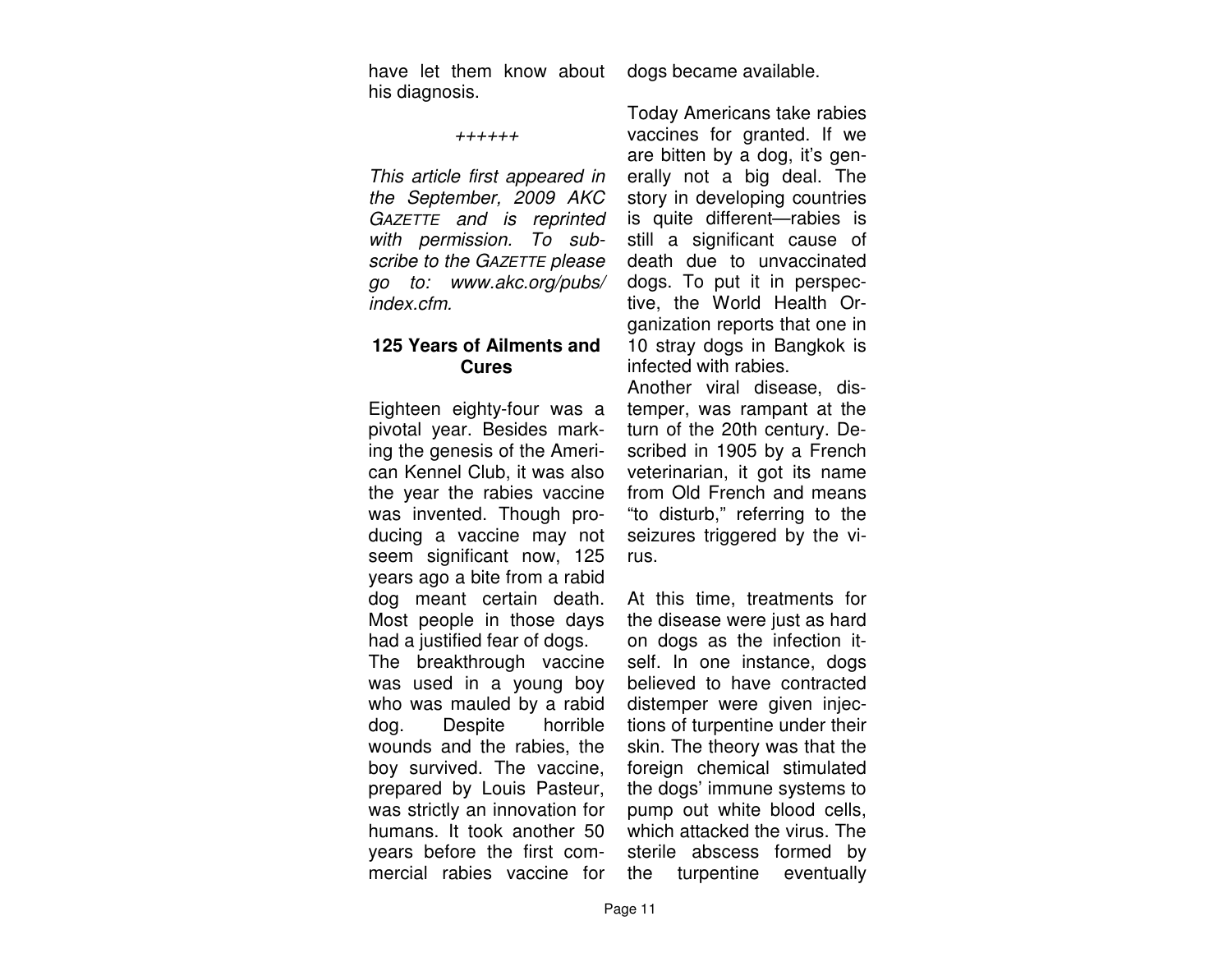drained.

In 1928, a crude distemper vaccine was developed, made from the virus itself. Unfortunately, the live virus often caused distemper to erupt in the dog it was designed to protect.

 Better vaccines against distemper became available in the 1940s. They were so successful that by 1949, veterinarians were convinced that without some form of preventative immunization, it was almost impossible to raise a dog to maturity. The vaccines have saved countless lives, but we still see outbreaks of distemper in unvaccinated groups of not a surprise because "this dogs.

The current concern with canine distemper is not its effect on dogs but its consequences on wildlife. This virus was thought to play a role in the demise of the Tasmanian tiger. The blackfooted ferret was almost him on his side and press driven to extinction. African wild dogs continue to suffer from serious outbreaks of this virus. It also infects sea lions.

Veterinarians welcomed sig-

nificant developments in anesthesia about a century ago. Before this time, the only way to do surgery was to forcibly restrain the dog. Dr. Frederick Hobday, an English veterinarian, recom mended chloroform. He considered it the ideal anesthetic because it had a better taste<br>than ether and the anesthe sia lasted longer. He also invented a bellows mechanism

vented a bellows mechanism<br>to assist breathing.<br>In a study of more than 1,200<br>operations, only five dogs<br>were lost. Four of these were<br>found to have other diseases<br>on a postmortem. The death<br>of the last one, a Pug, was<br>not count of the shape of the

count of the shape of the<br>nose."<br>Problems under anesthesia<br>were dealt with differently in<br>those days. The best way to<br>revive a patient was to lay<br>him on his side and press<br>down on the thorax to empty<br>it. The natural elasti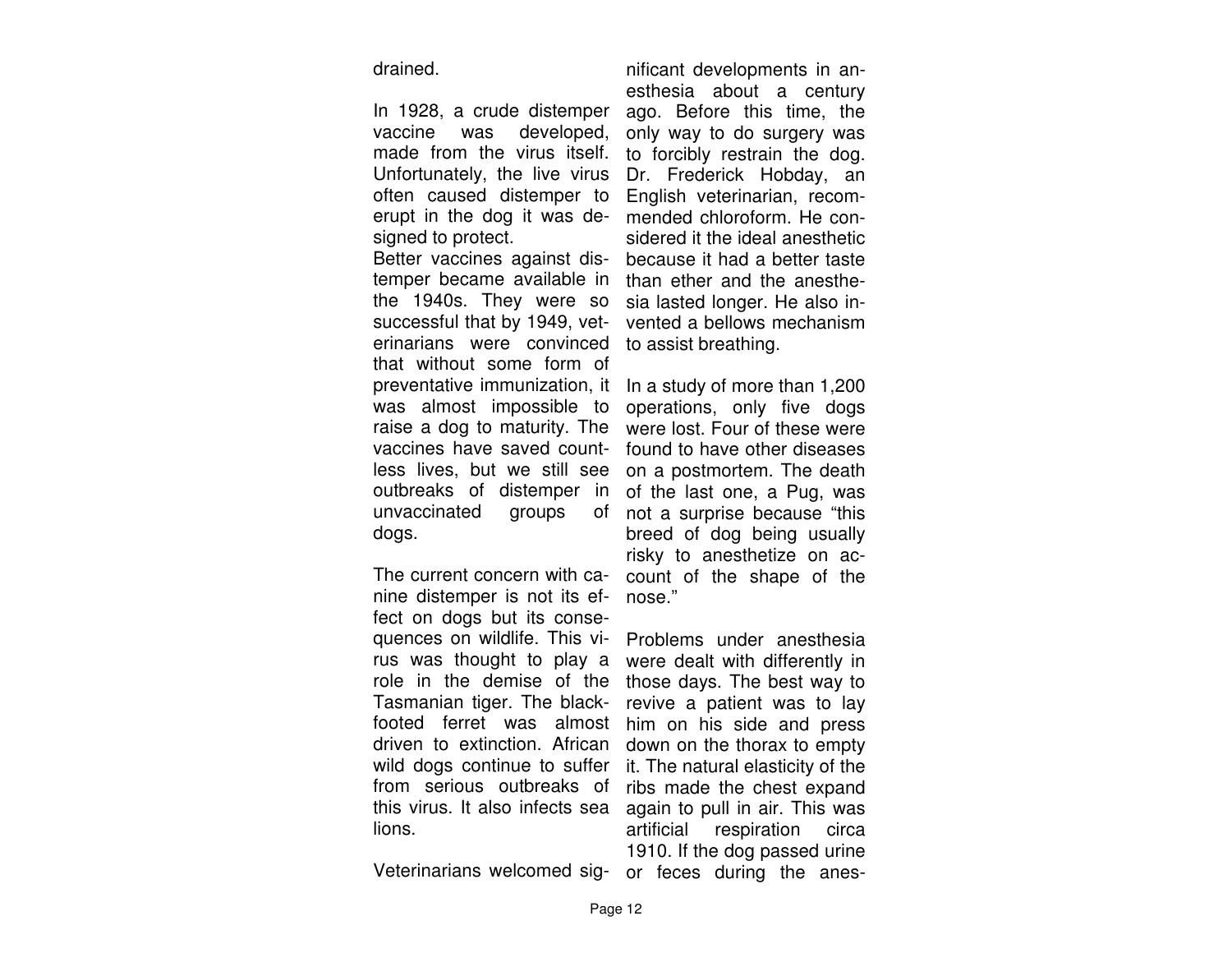thetic, it was considered a bad omen. So was stoppage of the heart for more than five minutes.

In 1966, we saw the creation of the Orthopedic Foundation for Animals (OFA). The mission of the OFA was to provide radiographic evaluation, data management, and genetic counseling for canine hip dysplasia. The foundation allowed breeders to determine the status of the hips in their dogs, helping breeding decisions.

The OFA was a first for canine medicine. It highlighted the fact that disease prevalence could be changed by selection. This impetus motivated dog breeders into looking at controlling other diseases the same way. Breeders in 2009 now have numerous genetic tests to detect many conditions, something that would not have been thought possible 40 years ago.

In 1978, parvovirus came on the scene. This virus erupted in the canine population, triggering vomiting, bloody diarrhea (dysentery), and in dogs both young and old,

death. Within a year, like a plague, it was on every continent.

The virus's origin has been hotly discussed. Some believe that it mutated from a pig or cat parvovirus. There is also a conspiracy theory in which an experimental virus got out of the lab (or was leaked out). We will likely never know where this virus originated.

Veterinarians quickly drew battle lines against parvovirus. Initially, they used feline panleukopenia vaccines (another parvovirus) to help protect dogs. Though not perfect, it did offer substantial protection. In the early 1980s, vaccines made from canine strains of the virus became available.

Vaccination programs against parvovirus are quite effective, but we still see this disease in unvaccinated older dogs and in young dogs that have not completed their vaccine series.

The 1980s was the decade of improved diagnosis of endocrine (hormonal) diseases. Newly available testing al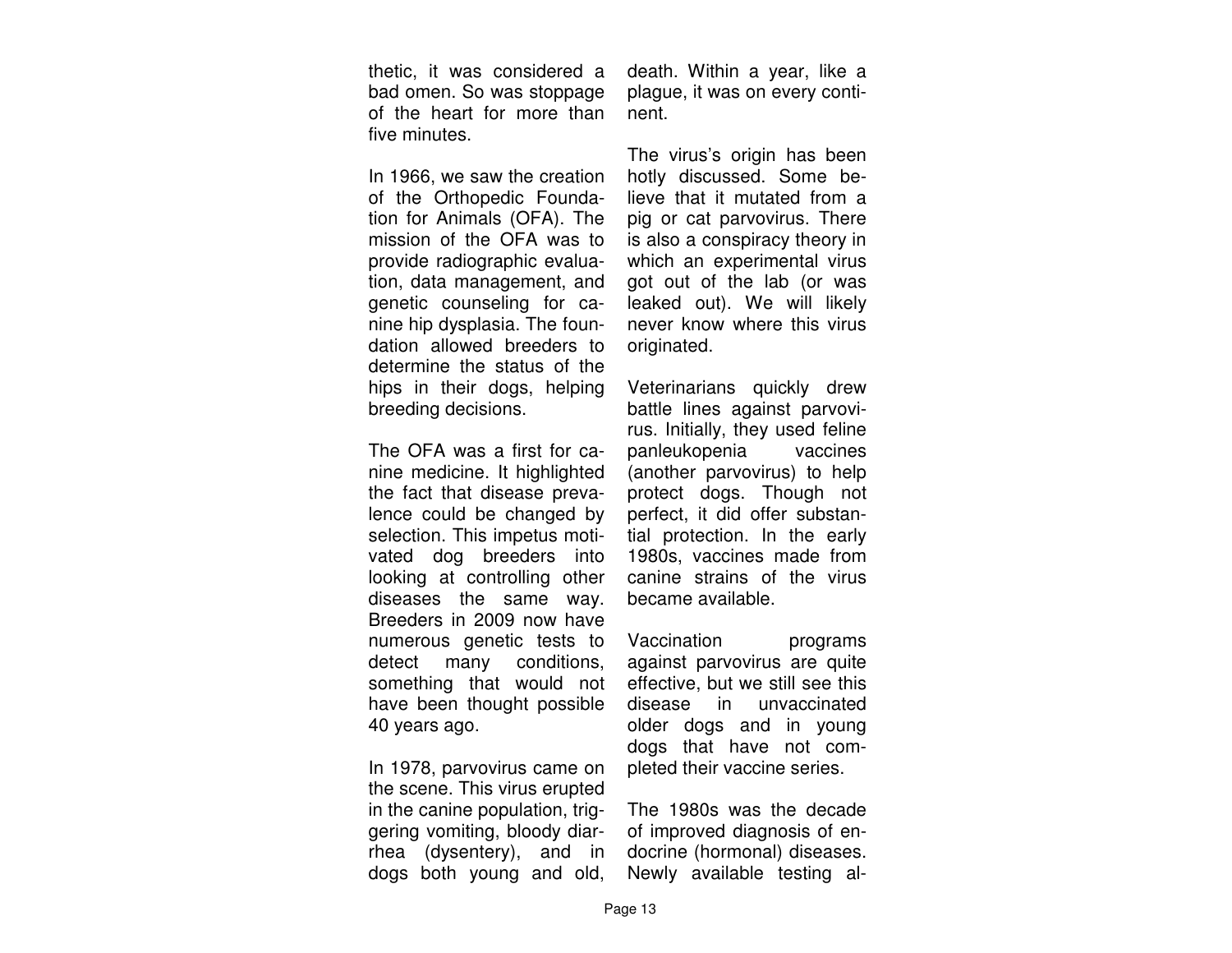lowed veterinarians to discover that several ailments were more prevalent than ever believed.

The granddaddy of all endocrine diseases is hypothyroidism. With better testing, breeds thought to be clear suddenly had dogs with thyroid deficiency. We also found out that the immune system was producing antibodies against thyroid tissue. This autoimmune thyroiditis destroyed the gland, creating an inability to produce thyroid hormone. Just as important, we also learned that there is a genetic predisposition to this disease. Interest in regular testing has waned compared to those days, but some breeders still test in an effort to keep their line clear of this malady.

In the 1990s, responding to clients' desires, veterinarians began to explore alternate ways of treating dogs. They became trained in acupuncture and chiropractic, as well as homeopathy and Chinese and Western herbs. A change in thinking about nutrition accompanied this, with some veterinarians endors-

ing homemade or raw foods<br>rather than commercial<br>blends. Diverging opinions<br>on which vaccines are required to protect dogs also began to develop. We now see veterinary practices that are exclusively alternative, and many are flourishing. Since 2000, the most signifi-

cant advancement has to be in surgery on dogs. Specifi cally, we are seeing veterinarians using laparoscopic techniques. A laparoscopic<br>ovariectomy (spay) is now<br>available, as well as liver bi opsies and chest surgery. The benefit is that this technique is easier on the dog and recovery is faster be cause it allows the veterinarian to do complex surgeries<br>through tiny incisions.<br>The tools that future veteri-

narians will have to help your four-legged friend can only be dreamed of. But even though there have been all these incredible steps made by the veterinary profession over the last 125 years, there is something that is constant-the personal touch. This is ultimately why veterinarians chose the profession they did: They enjoy a sloppy<br>kiss from a dog.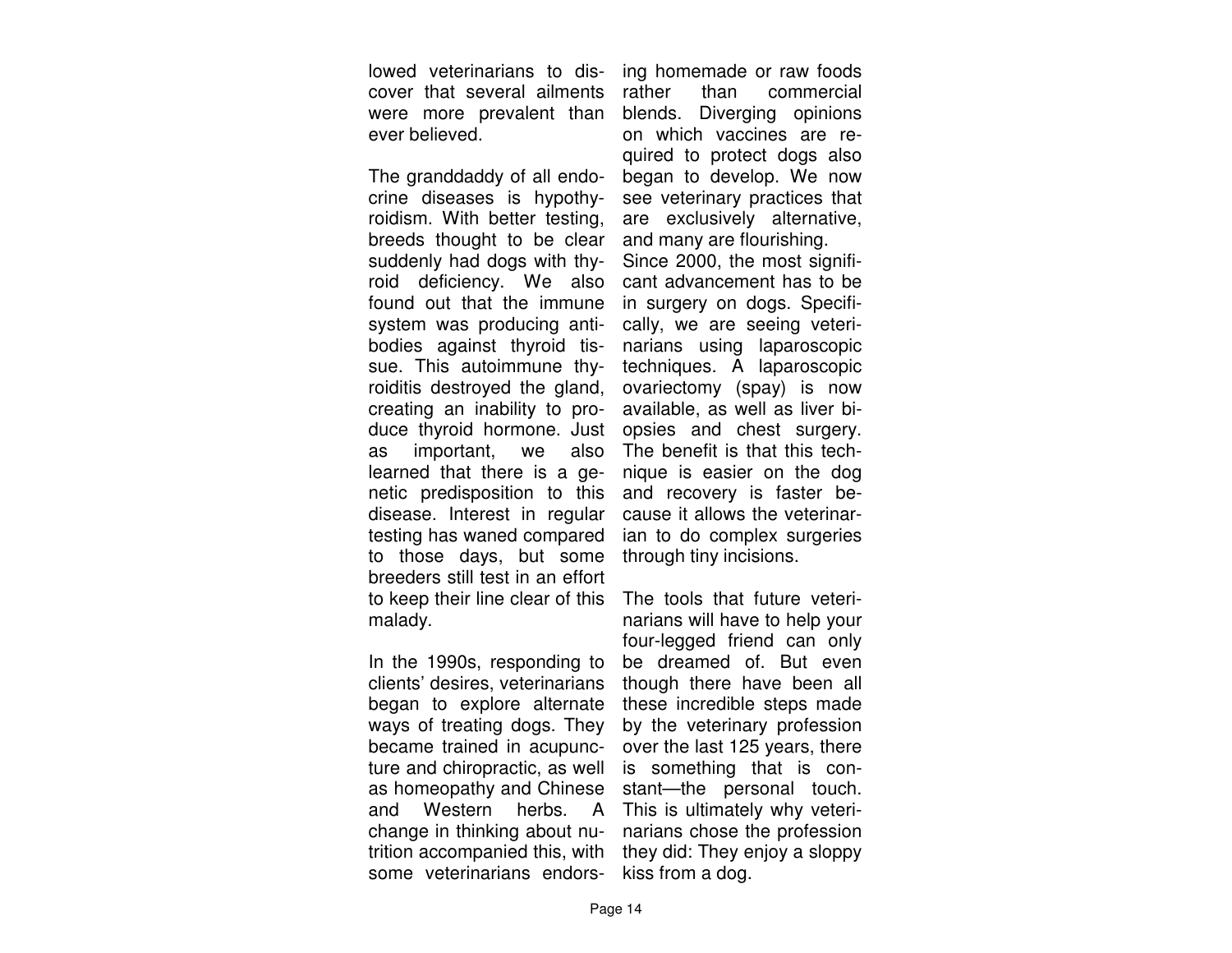Jeff Grognet is president of the British Columbia Veterinary Medical Association and the regular nutrition and health columnist for AKC FAM-ILY DOG.

++++++

### **DNA Identification of Dog Breed Elsa Sell**

Source: WSJ, Thursday, 9/17/09, p D1 (The Cranky Consumer) and company web sites.

Although those with purebred Bearded Collies have no need for DNA testing to prove their dog's breed, some of us may have "mixed" breed dog and likely we have a family member, friend, or neighbor with a "mixed" breed dog. Thus, one may be curious to know whether it is possible to define the dog's heritage with DNA testing. Is it worth the money and effort? It all depends.

The on-line buying process was good for all sites. Ghe sample needed (cheek swab or blood draw in 1 case), the cost (\$59.95-\$124.99), and results differed among the four companies listed. The article's author tested her dog that physically resembles a pit bull-weimaraner mix.

One company groups possible breeds in the pedigree by level of strength (level 1 contributing more than 75% to the pedigree; level 5 contributing less than 10%). That one said the dog was Italian greyhound and Boston terrier (level 3), bichon frise and golden retriever (level 4), mastiff and West Highland white terrier (level 5).

Another company said 25% Staffordshire terrier, 12.5% from the bull terrier (same ancestral group as the Staffordshire terrier), and a trace from the wire fox terrier.

Another company found Staffordhire bull terrier as a secondary contributor only.

The differing results may in part be because the number of breeds in each company's DNA dataset differs, ranging from 157 to 108 to 62.

So, who knows? Does one really need to know? Some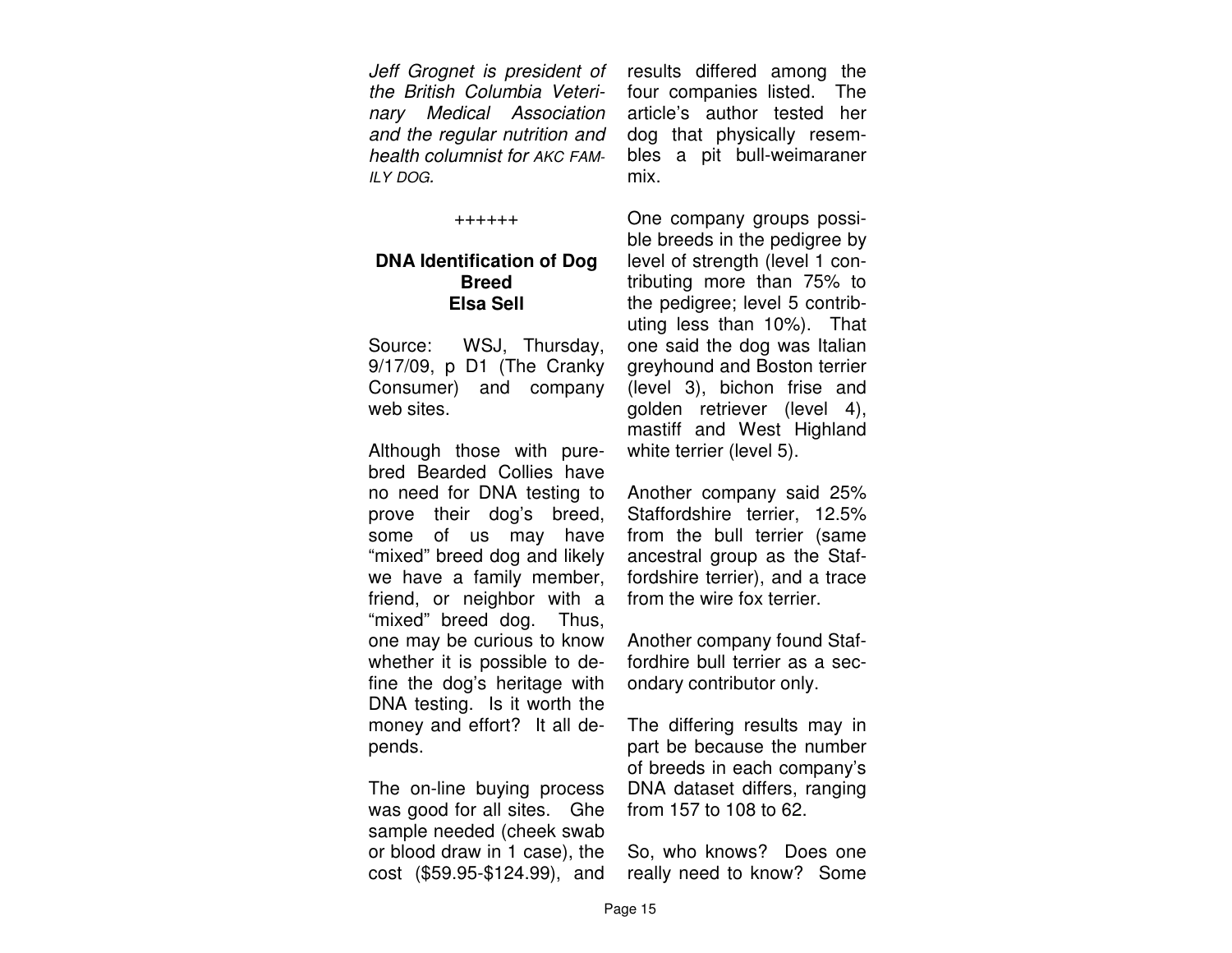of the suggested advantages of testing include gaining clues about behavior, possible health problems, and planning for training. Several companies commented Podcast available at: that one cannot reliably determine heritage by the dog's physical appearance. For those wishing to explore in search box type in "Going the topic further, here is the

betical order. All now use podcast. cheek swabs..

BioPet Vet Lab –

 Biopetvetlab.com. 62 breeds in database Provides ancestry analy sis certificate Provides behavior, health, & personality summary Good FAQ section

DDC Veterinary –

 Vetdnacenter.com Offers DNA testing for some hereditary diseases Resells BioPet test

Mars Veterinary –

 Wisdompanel.com 157 breeds in database Unclear how results are reported

### MetaMorphix –

 Canineheritage.com Over 100 of the most popular breeds Good FAQ section Provides certificate of DNA breed analysis

# **Evolution of Social Cognition in Dogs**

Source: Science, August 28, 2009, vol 325, p 1062-5.

### www.sciencemag.org,

list of companies in alpha- thor Virginia Morell, then To The Dogs", select the au-

> A number of laboratories have engaged in research on evolution of social cognition using a variety of species including ants, dolphins, fish, and monkeys. Dogs weren't among the species because domestication was thought to preclude objective study. Even so, a number of dog ethology and cognition labs have been or are being developed in places such as the Eõtvõs Loránd University in Budapest, Harvard University, and Duke University. There has been a conference on the subject of dog cognition and one issue of the journal Behavioural Processes was devoted to the dog. Ethology is the scientific study of animal behavior with a focus on behavioral processes. Readers of this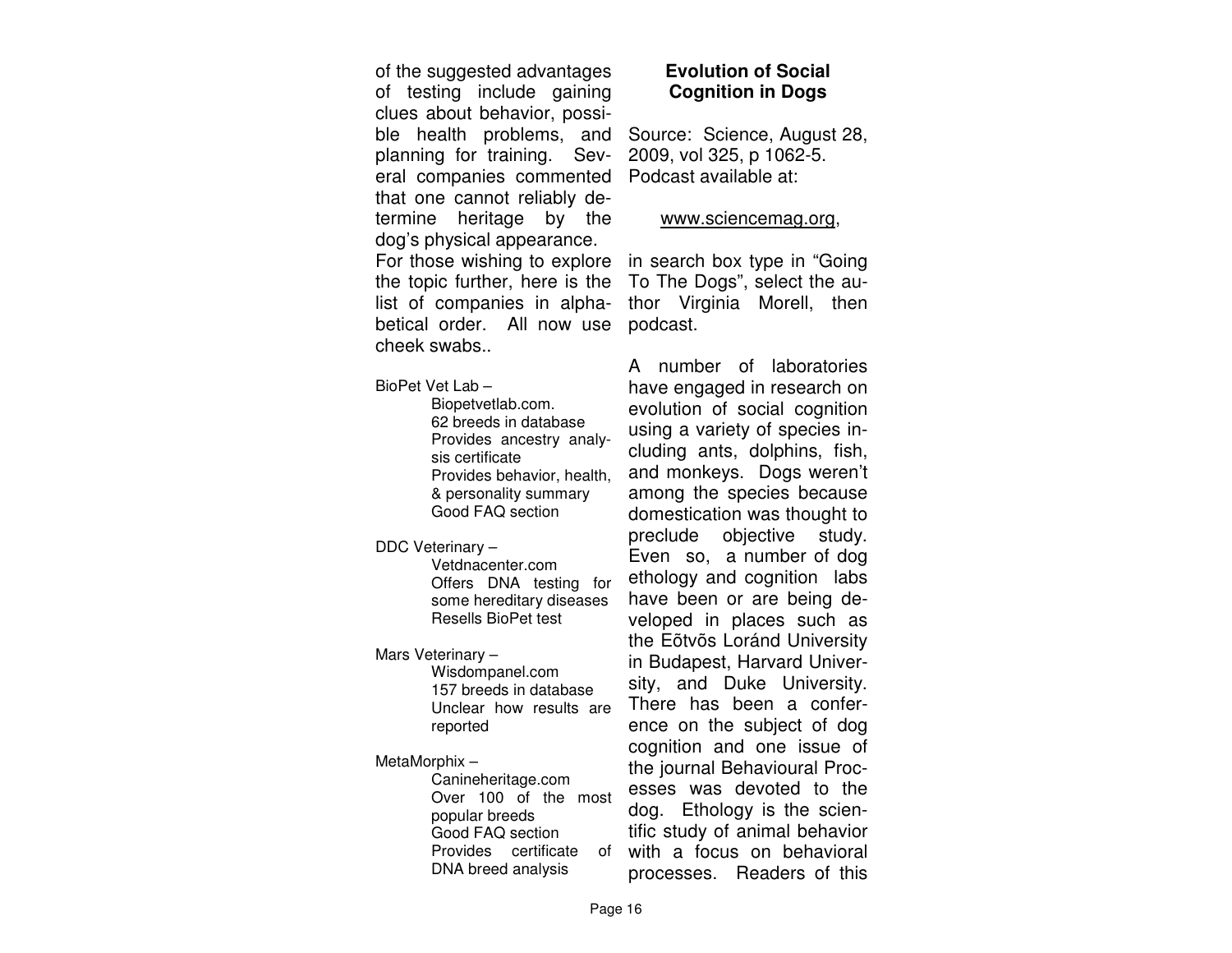newsletter had an opportunity to learn about Neonatal Influence on Dog Behavior by J deWit in the spring 09 issue. That study was conducted under controlled laboratory conditions several decades ago.

Some believe that domestication of the dog gives an opportunity as a natural experiment to study how the dog survives in a new habitat, the human home. Dog cognition studies can also provide comparative study with their ancestor, the gray wolf.

Advantages of using dogs to study domestication effects are their single common ancestor species (the gray wolf), mapping of the dog genome which set up the possibility of linking behavioral traits to specific genes, and cost. A number of labs use the model of the earlier program in Hungary in which dogs are not housed in research facilities but in their own human homes. This greatly diminishes cost and complaints by animal rights groups. Furthermore, research can be replicated because there are an ample

number of willing owners; replication is difficult in laboratory raised species due to cost for long term housing and care and, availability. important Replication is when assessing research findings.

One interesting study involved hand raising gray wolf pups much as pet dogs are raised. They gave carefully designed pointing tests to wolves and dogs at different ages. The 8 week old and 4 ½ year old gray wolves were as good as dogs at following the human pointing cues to hidden food. However, 4 month old wolves failed. They were too busy doing other things to pay attention to the pointing. In contrast to the young dogs, the young wolves had trouble making eye contact with their humans. The researchers believe those differences indicate the young wolves are on a different developmental path from dogs perhaps because dogs must live in our world and obey our rules. It takes the wolves longer to learn to accept humans as social partners.

There is debate though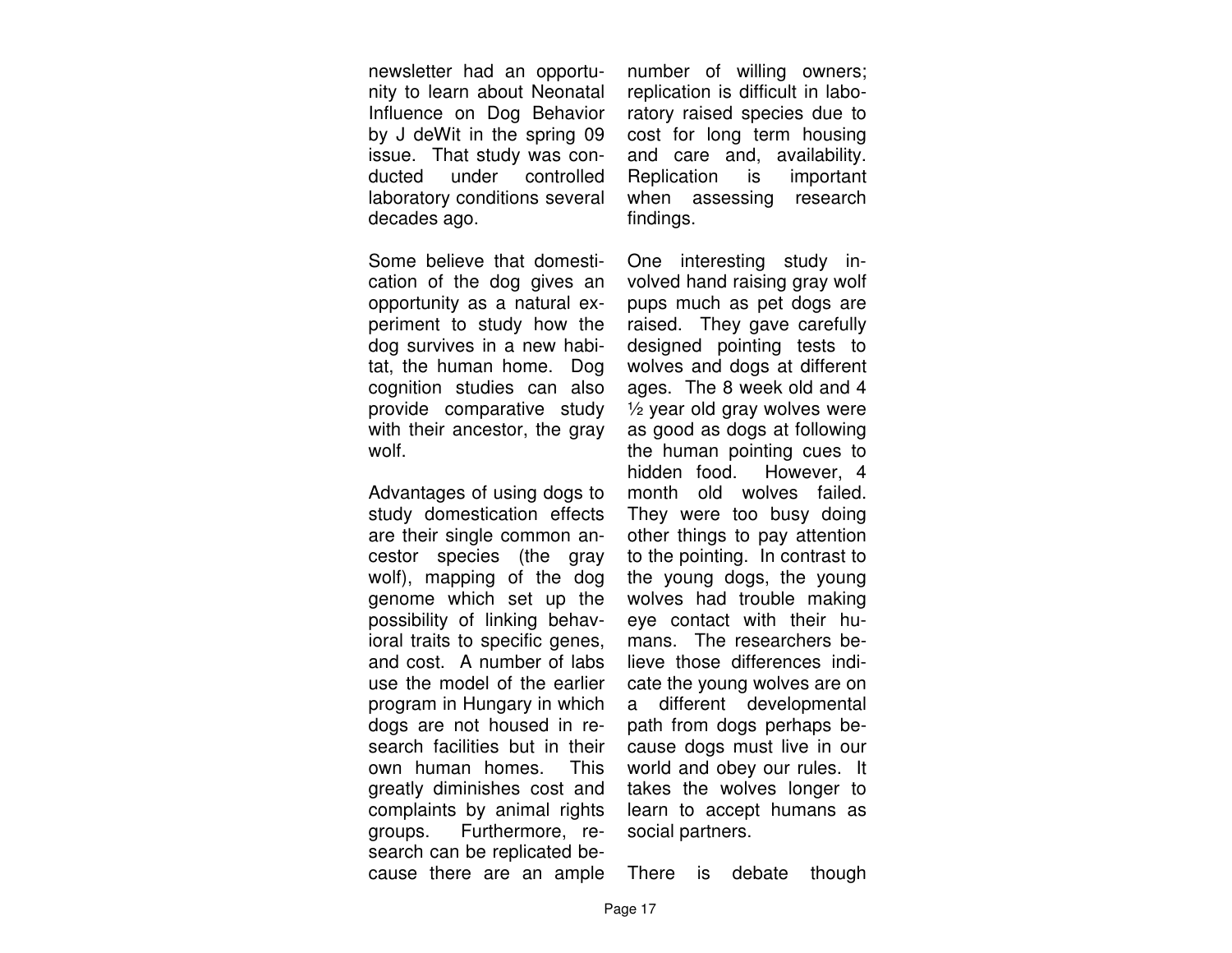about whether a dog's skills are learned or an evolutionary change. The problem of controlling the nurture side of the equation – owners feed, train, and treat their dogs – can introduce unknown quantities into a field where some believe that strict control of the environment is a must. It seems that the pros outweight the cons, so in the future we'll be hearing more about research on topics such as how dogs understand verbal commands, how they recognize their owners, what a dog knows about your state of mind, or how a dog can distinguish between different kinds of growls. One investigator says that the heart of dog cognition is their strong desire to work with and for us and their ability to communicate without language. No doubt those who have done training of various sorts with their dogs recognize these cognitive features. Having solid research to support one approach or another may facilitate trainers in unexpected ways down the line.

### **The BeaCon Board of Directors**

### **Elsa Sell -**

 **beaconbb@bellsouth.net Elizabeth Coolidge-Stolz, MD editormom@comcast.net Cindy Alspaugh stonebaybeardies@yahoo.com CJ del Valle mhari@mhari.cnc.net Linda Aronson dvm@petshrink.com Karen Drummond beardiemom@worldnet.att.net Judy Howard beardiebunch@gmail.com Jo Tucker - cimda@aslog.co.uk Richard Masley - BeardieOH@cs.com Jana Jezkova** 

 **glenalbyn@gmail.com** 

**Please contact the Board if you have any ideas, questions, problems or wish to participate in any of BeaCon's ongoing projects.** 

> **Visit BeaCon on the web atwww.beaconforhealth.org**

**Special thanks go out to our** 

**Past Directors:Scott Cook Kathy Coxwell Melinda Cummings Sharon Dunsmore Gordon Fitzgerald Kathy Kovacic Rosanna Masley Kathy Pavlich Cheryl Poliak Gail Romine Mia Sedgewick Debra Thomas Chris Walkowicz**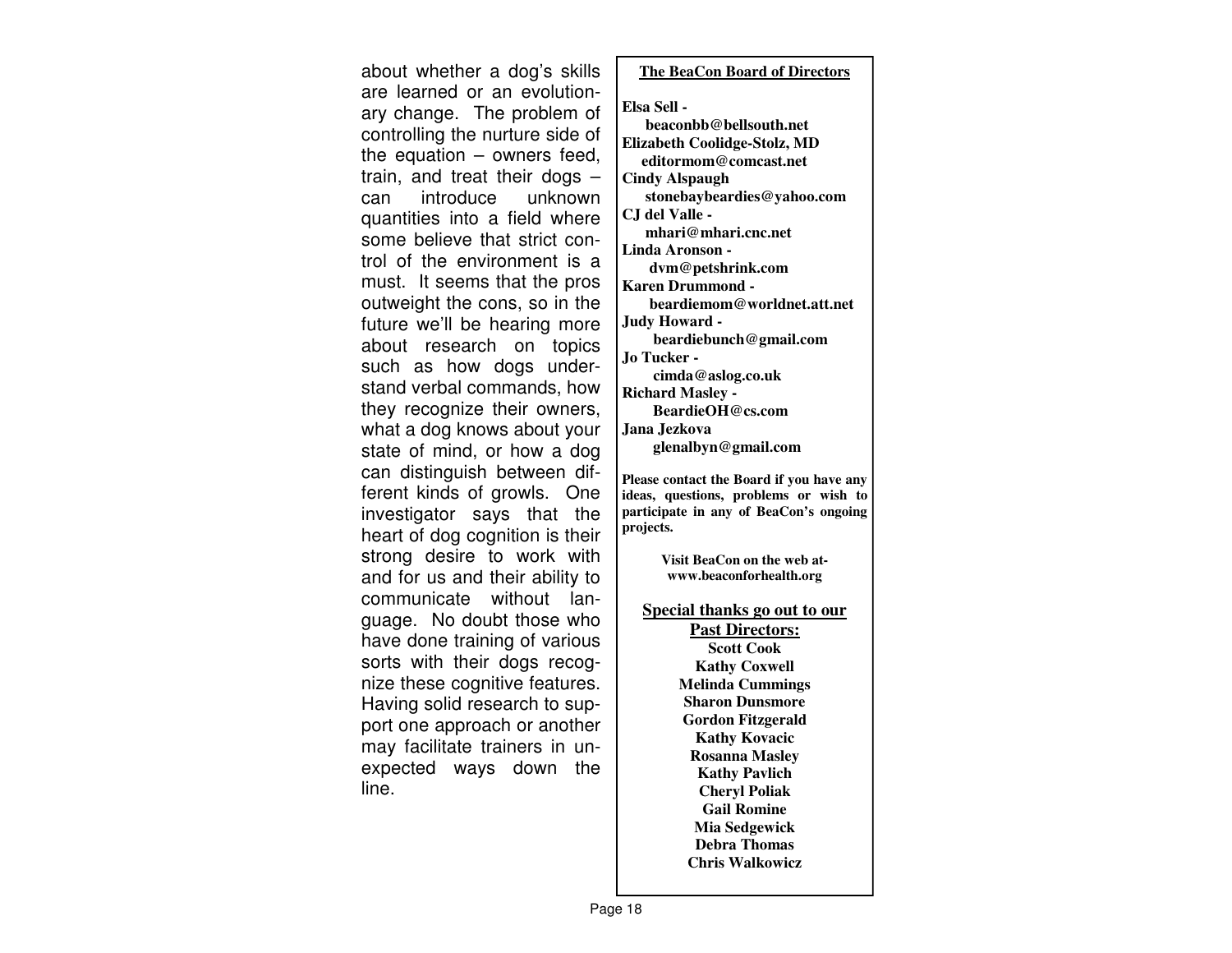**Donations Contributions to BeaCon and the open health registry should be mailed to: Elizabeth Coolige-Stoltz 2 Gillis Drive North Reading, MA 01864 . First time Donors For up to \$15-\$99 you receive a logo pin For \$100-\$199 you receive a sterling silver angel pin For \$200 and up you receive a 14K gold angel pin The pins can be viewed on the BeaCon Web Site. Http://www.beaconforhealth.org/** 

If one goose is a geese shouldn't a gang of geese be geeses? Definitely, but somewhere in the corruption of the King's English a group of geese on the ground became a gaggle and a skein in the air. Besides devotees of crossword puzzles and the game Trivial Pursuit who knows that? If I had my way a muster of mongeese would be mongooses and a family of fish would be trouts or salmons. (More next newsletter) From Cattle Today

# **MacLean and Company ......**



"She said the mud bath at the spa felt so good so I went out to find one and try it!'